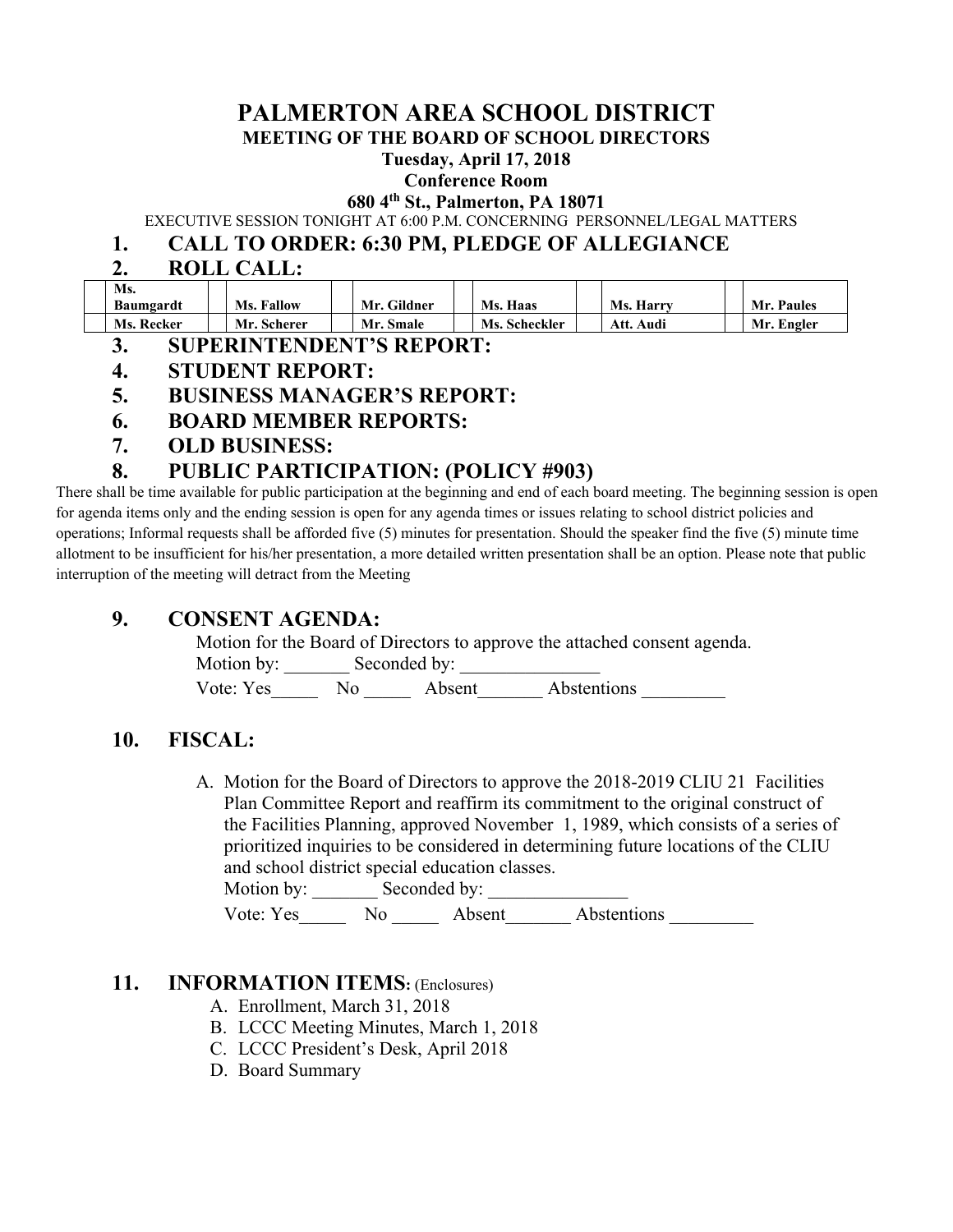## **12. PUBLIC PARTICIPATION:**

## **13. FOR THE GOOD OF THE ORDER:**

### **14. ADJOURNMENT:**

Motion by: \_\_\_\_\_\_ Seconded by: \_\_\_\_\_\_\_\_\_\_\_\_\_\_\_\_\_\_ Vote: Yes\_\_\_\_\_\_ No \_\_\_\_\_\_ Absent\_\_\_\_\_ Abstentions \_\_\_\_\_\_\_\_

> **PASD MEETING SCHEDULE: Workshop Meeting:** Tuesday, May 1, 2018 5:30 PM  **BOE Meeting:** Tuesday, May 15, 20186:30 PM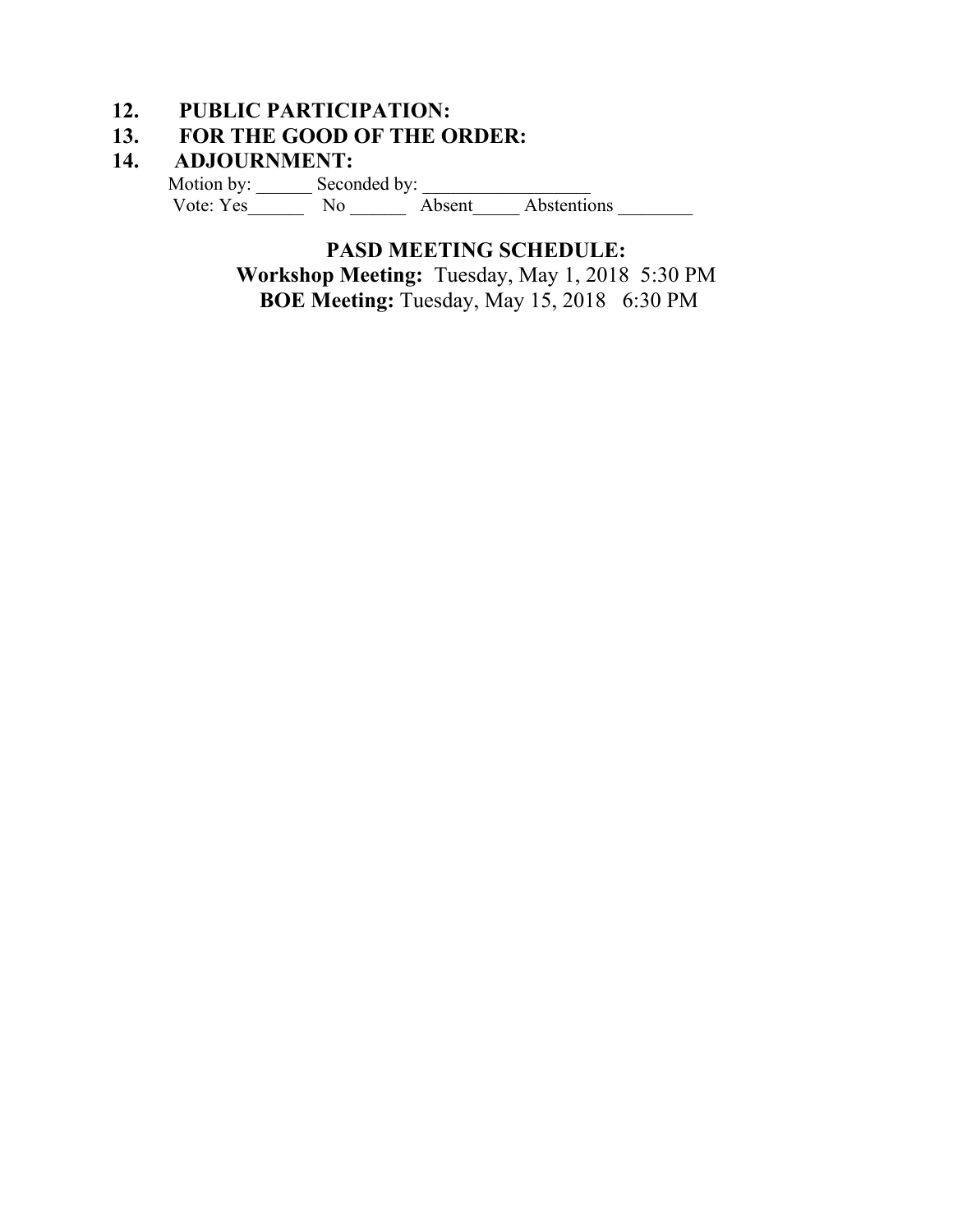# **PALMERTON AREA SCHOOL DISTRICT Consent Agenda Tuesday, April 17, 2018**

#### **1. MEETING MINUTES:** (Enclosure 1)

Approve the minutes from the March 20, 2018 meeting.

## **2. APPROVAL OF FINANCIAL REPORTS FOR DISTRICT ACCOUNTS**:

Approve the financial reports listed below:

- A. TREASURER'S REPORTS: (Enclosure)
- B. ACCOUNTS PAYABLE: (Enclosure)
- C. BUDGET TRANSFERS (Enclosure)

### **3. FISCAL:**

A. Approve the legal service consultation agreement with Sweet, Stevens, Katz and Williams for the 2018-2019 school year at a cost of \$7,500.00, regarding special education and student services.

## **B. PERSONNEL:**

- A. Approve tuition reimbursement as submitted.
- B. Approve to contract with Art Feinberg as an independent contractor, school psychologist, as needed, not to exceed 120 days, for the 2018-2019 school year, at the rate of \$420/day.
- C. Approve the resignation of Ralph Andrews from the Girls' Head Basketball position effective April 17, 2018.
- D. Approve the retirement of David Kellerman effective June 30, 2018.
- E. Approve the following extracurricular positions for the 2018-19 school year:

| Adrianne Allen      | Volunteer Swimming Coach                             |                        |
|---------------------|------------------------------------------------------|------------------------|
| <b>Bruce Bubser</b> | Volunteer Swimming Coach                             |                        |
| Ken Termini         | Head Boys' Basketball Coach                          | <b>Stipend Pending</b> |
| Justin Petersen     | Head Wrestling Coach                                 | <b>Stipend Pending</b> |
| Erick Kresge        | Asst. Wrestling Coach                                | <b>Stipend Pending</b> |
| Jake Christman      | $\frac{1}{2}$ Asst. Wrestling Coach                  | <b>Stipend Pending</b> |
| Dillon Massington   | $\frac{1}{2}$ Asst. Wrestling Coach                  | <b>Stipend Pending</b> |
| Zach Christman      | <b>Volunteer Wrestling Coach</b>                     |                        |
| Sam Oberlander      | Volunteer Wrestling Coach                            |                        |
| Michael Englert     | <b>Volunteer Wrestling Coach</b>                     |                        |
| Josh Evans          | <b>Volunteer Wrestling Coach</b>                     |                        |
| Tom Pasquariello    | <b>Volunteer Wrestling Coach</b>                     |                        |
| Pat Frank           | 1/2 Middle School Field Hockey Coach Stipend Pending |                        |
| Lauren Michalik     | 1/2 Middle School Field Hockey Coach Stipend Pending |                        |